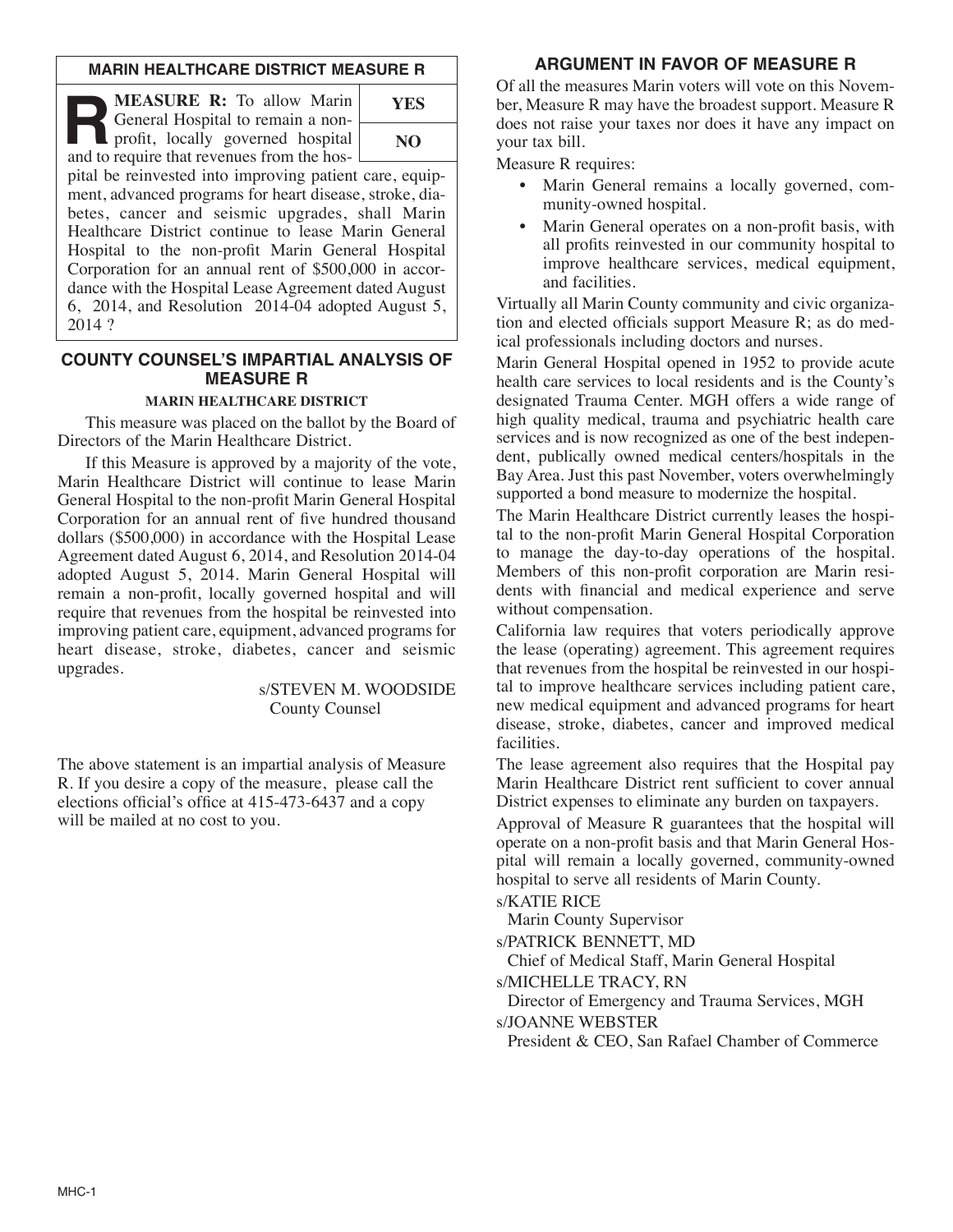### **REBUTTAL TO ARGUMENT IN FAVOR OF MEASURE R**

Do not be duped – vote "no" on Measure R. The 1985 decision privatizing Marin's most valuable public asset – Marin General Hospital – was bad for healthcare and cost taxpayers hundreds of millions. Renewing this failed model will continue to benefit private interests over public wellbeing and accountability – for a long 30-year lease!

The public had to pass the \$675M bond (\$394M principle, \$276M interest) to modernize MGH after private interests stole hundreds of millions under the 1985 lease. Bondholders require **GOOD** management, not **PRIVATE** management.

When lease proponents say "community-owned", they mean "unelected Board picked by CEO controlling MGH." To them, "locally-governed" means "people who can have financial conflicts (contracts), meet in secret, spend public funds, and set the CEO's salary (already \$1.3M)." Not good management.

Marin residents own MGH. We expect elected Directors to oversee it, as do other Districts. All public agencies hire competent executives and delegate day-to-day responsibility. The District owns MGH Corporation. The elected Board should become the private board, as El Camino District did at its hospital.

Public governance is our best hope for re-investing hospital returns to promote public wellbeing. When both elected and private Boards tolerate patient satisfaction in the 50th percentile nationally, voters recognize that privatization failed. Again.

**INSIST THAT HOSPITAL OVERSIGHT RETURNS TO ELECTED DIRECTORS.** Do not give away voter control again. We do not need this lease.

We were right to oppose the 1985 lease and we are again. Visit www.911mgh.com. Vote NO against Measure R.

s/DIANA D. PARNELL, MD

Former Elected Director, Marin Healthcare District s/ESTHER BLAU, RN

Former Elected Director, Marin Healthcare District s/LINDA L. REMY, MSW/PhD

Former Elected Director, Marin Healthcare District s/FRANK EGGER

Former Mayor, Town of Fairfax

s/LAWRENCE ROSE, MD

Former Senior Medical Officer, CAL-OSHA

# **ARGUMENT AGAINST MEASURE R**

Vote against leasing our publicly-owned Marin General Hospital again. This measure permits:

- Inadequate oversight of patient care
- Inadequate rent
- Loss of transparency and accountability
- Self-dealing private contracts to insiders without public disclosure (MGH CEO salary \$1.3 million)

The 1985 lease conflicts were about quality of care. Before Sutter left, MGH had 500 Health and Safety violations. The District Board was unable to do anything. Since July 2010, California investigated MGH 54 times, levying \$175,000 for safety violations including deaths. Patient satisfaction rank is below national 50th percentile; physicians rank care quality 66th percentile. The second multimillion dollar computer system in four years is in shambles. Nurses again are coming to the District Board with serious safety concerns. The District Board can do nothing about care if voters approve the lease.

Our 1985 MGH lease was so bad that the Legislature outlawed leasing District hospitals without a public vote. Few leases have passed since then and only after \$1 million campaigns by self-interested vendors and administrators. After Eden District leased their hospital, services and facilities began closing, and Eden lost a valiant fight to get it back. Don't risk losing MGH again.

Voters recently approved a bond to rebuild MGH with no increase in behavioral health beds. The 1985 lease conservatively cost taxpayers \$500 million. That could have rebuilt MGH without the bond that our children's children will be paying. The proposed tenant-friendly rent represents 0.023 of capital value.

No private entity would sign this document. It is bad business and bad medicine. We do not need this lease. It will bind us for 30 long years. The District Board should manage MGH, like most District Boards. Do not give away control again.

We were right to oppose the 1985 lease. We are right again. Learn more at www.911mgh.com. Vote "No."

s/DIANA D. PARNELL, MD

Former Elected Director, Marin Healthcare District s/ESTHER BLAU, RN

Former Elected Director, Marin Healthcare District

s/LINDA L. REMY, MSW, PhD

Former Elected Director, Marin Healthcare District s/FRANK EGGER

Former Mayor, Town of Fairfax

s/LAWRENCE ROSE, MD, MPH

Former Senior Public Health Medical Officer, CAL-OSHA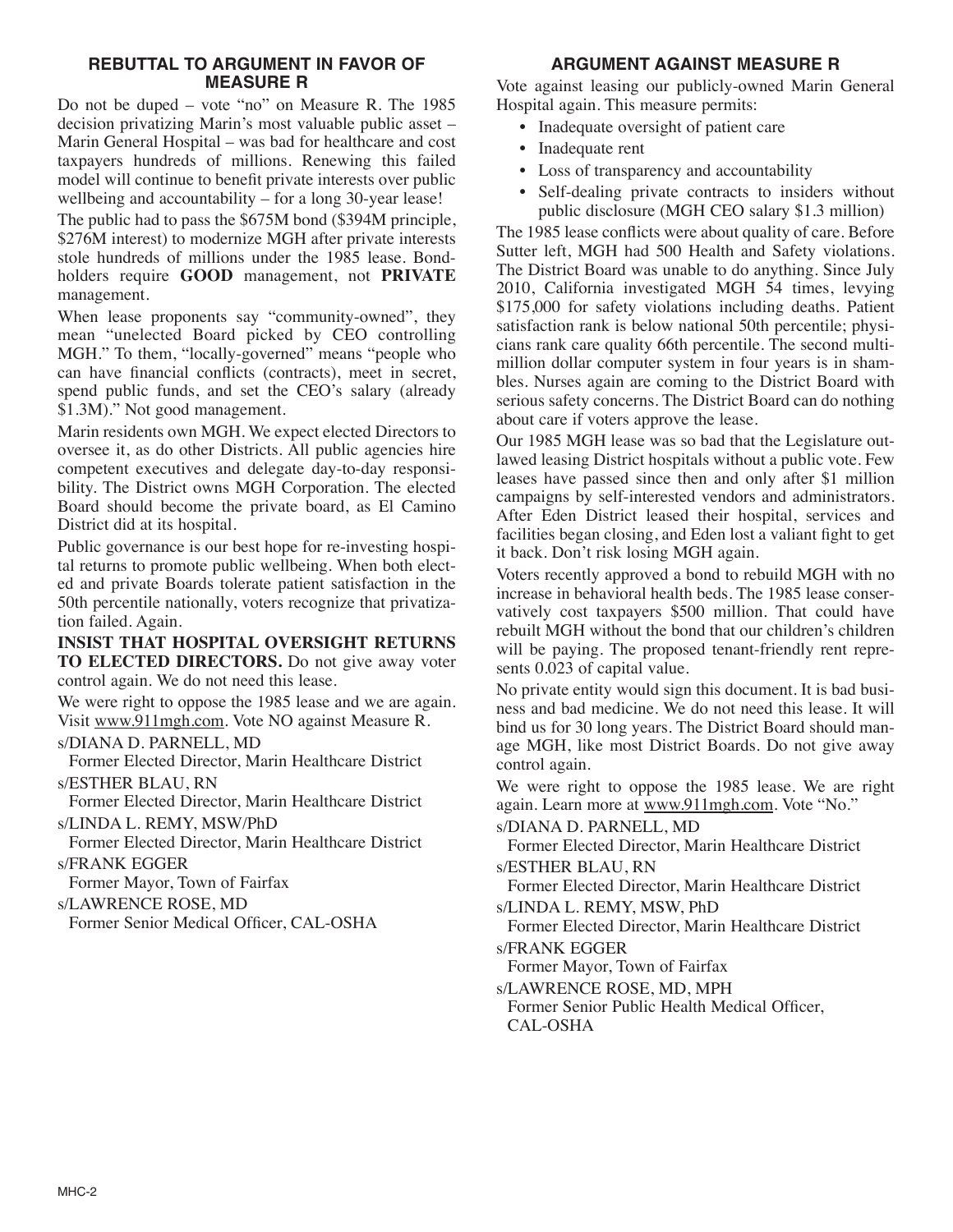# **REBUTTAL TO ARGUMENT AGAINST MEASURE R**

The opponents of Measure R deliberately mislead voters with inaccurate, untruthful statements.

Here are the facts:

- Measure R guarantees that Marin General Hospital remains a non-profit, locally governed, independent, publically owned hospital.
- Measure R requires that all profits are reinvested into improving patient care, hospital facilities and providing advanced medical technologies in our community.
- Measure R guarantees that the management of the hospital is managed, not by politicians, but by a non-profit board. The members of the non-profit board serve without compensation and have expertise in finance and medicine.
- The opponents' statement that the hospital is in some way failing is just wrong. The hospital recently received national recognition for **outstanding quality** in numerous fields including cancer, heart, stroke and orthopedics.
- Just this year Marin General received the Distinguished Hospital Award from Healthgrades. This award is given to hospitals in the U.S. that produce **clinical quality** outcomes that are at or above the 95th percentile.
- Measure R does not raise your taxes.
- Measure R is supported by members of the Marin Board of Supervisors, the San Rafael Chamber of Commerce, doctors, nurses and members of the city councils throughout Marin County.

Marin General Hospital is Marin County's designated Trauma Hospital and serves the entire community, including Kaiser members. Passage of Measure R will allow our hospital to remain independent and continue to provide critical healthcare services to our entire community.

Please vote YES on Measure R.

## s/STEVE KINSEY

Marin County Supervisor

s/MARY JANE BURKE

Marin County Superintendent of Schools

s/TOM PETERS

President and CEO, Marin Community Foundation s/MIKE GIANNINI

Emergency Medical Services Battalion Chief,

Marin County Fire

s/HEIDI KHUN

Founder and CEO, Roots of Peace

# **BEFORE THE BOARD OF DIRECTORS OF THE MARIN HEALTHCARE DISTRICT RESOLUTION 2014-005 CALL FOR NOVEMBER 4 BALLOT MEASURE ELECTION AND CONSOLIDATION**

The Board of Directors of the Marin Healthcare District does hereby resolve as follows:

**RESOLVED,** that pursuant to the authority contained in Section 32121(p) of the Health & Safety Code of the State of California, the Board of Directors of the Marin Healthcare District does hereby call for an election of the voters of the District to be held November 4, 2014, to approve a measure, by a majority of the voters voting on the measure, proposing the transfer of all the real and personal property associated with Marin General Hospital and its campus and operations by long term lease pursuant to the Hospital Lease Agreement dated as of August 6, 2014, and does hereby determine and fix the date of the election as of the 4th day of November, 2014, which date being the first Tuesday after the first Monday in November, 2014. "Full text" is not required to appear in the Sample Ballot Pamphlet.

The ballot measure shall read and appear on the ballot as follows:

Measure R

"To allow Marin General Hospital to remain a nonprofit, locally governed hospital and to require that revenues from the hospital be reinvested into improving patient care, equipment, advanced programs for heart disease, stroke, diabetes, cancer and seismic upgrades, shall Marin Healthcare District continue to lease Marin General Hospital to the non-profit Marin General Hospital Corporation for an annual rent of \$500,000 in accordance with the Hospital Lease Agreement dated August 6, 2014, and Resolution 2014-04 adopted August 5, 2014 ?"

 $Yes$   $No$ 

**BE IT FURTHER RESOLVED**, pursuant to Section  $32121(p)(2)$  of the Health & Safety Code the appraised fair market value range of the Hospital assets being leased is \$21,050,000 to \$23,680,000, based on the report by Value & Information Group, an independent expert on valuation of such facilities, and the consideration received by the District from the tenant, Marin General Hospital Corporation, a California nonprofit public benefit corporation, ("MGH") in exchange for the 30 year Hospital Lease consists of those considerations set forth in the Board's Resolution 2014-04, incorporated herein, and in particular:

The District Board has determined that the form of operations that will produce the optimal chance for long term successful provision of nonprofit, community based, hospital and related healthcare services for Marin County is the continued operation of the Hospital by the District's affiliated tax exempt nonprofit corporation under the proposed new 30 year Lease Agreement with MGH, without the burden of significant rent, as opposed to a sale or lease at